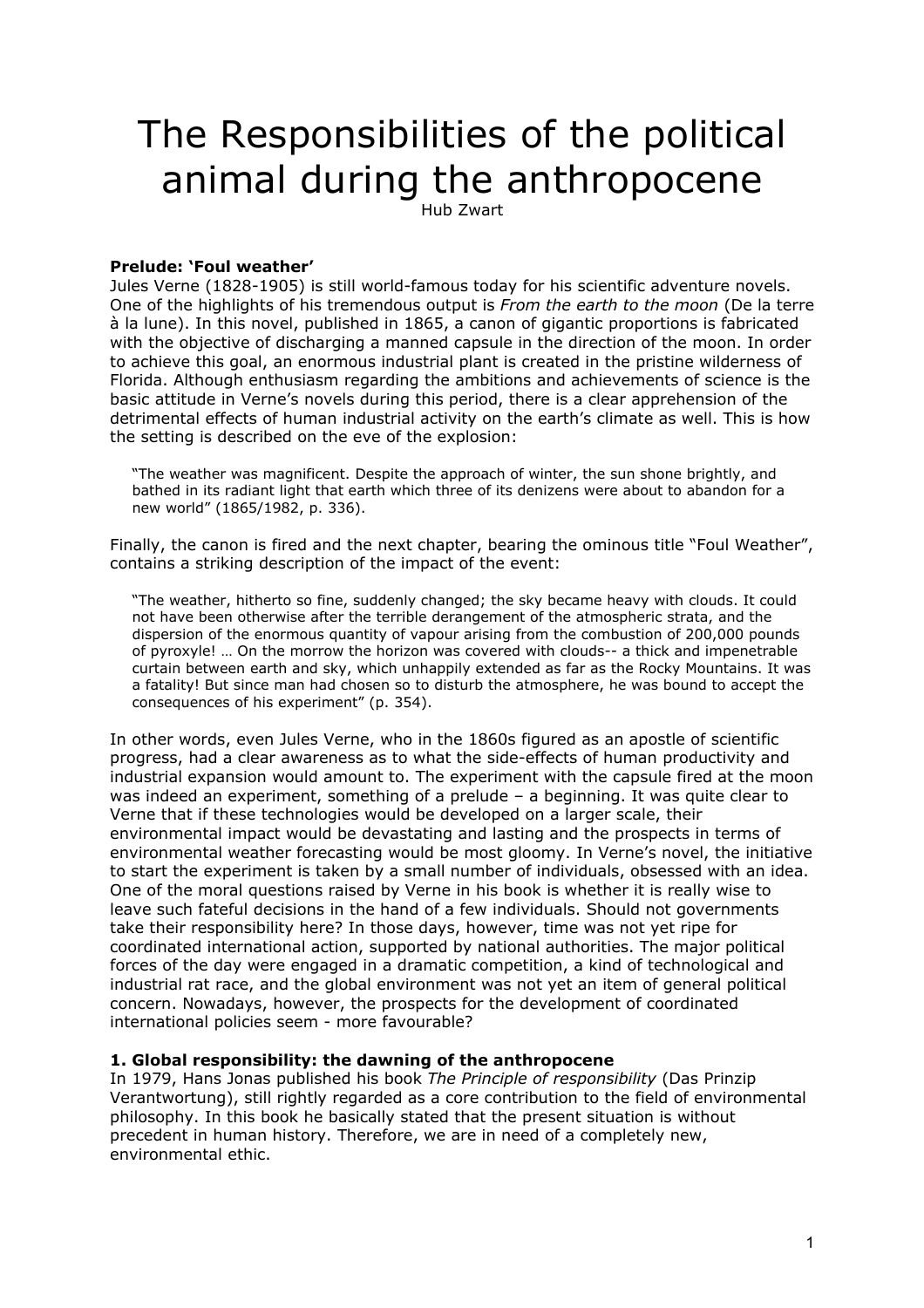Ancient ethics, Jonas tells us, emerged at a time when nature was immense, inexhaustible and largely beyond human control. The focus of ethics was on the immediate or short-term consequences human actions and decisions might have for other humans. Nowadays, however, human activity is bound to have a global impact. Therefore, a completely new ethic has to be developed that allows us to focus on the global and long-term effects of our doings. Ethics will have to become a "comparative futurology". We will have to develop the ethical tools that will allow us to compare different scenarios for future development, starting from decisions we are about to take in the present. According to Jonas, the basic principle for such an ethic can be formulated as follows: "Act in such a way that true human life remains possible in the future". This calls for sustainable development of course. Future generations will critically review our activities and decisions in retrospect. They will hold us responsible for what we are doing (of fail to do) now.

Man's impact on the environment is omnipresent to such an extent that the Nobel Prize winning expert in atmospheric chemistry Paul Crutzen<sup>1</sup> (Crutzen & Stoermer 2000, Crutzen 2002) introduced the term anthropocene in order to characterise the present era. He coined the term to describe the most recent period in the earth's history, starting in the  $18<sup>th</sup>$  century when the activities of the human race first began to have a significant global effect on the earth's climate and ecosystems. Crutzen regards the influence of mankind as so significant that it is appropriate to say that we have indeed entered a new geological era. Humans have become a geologic agent comparable to erosion and eruptions. The term anthropocene emphasizes the central role of mankind in geology and ecology during the current (in many ways human-dominated) geological epoch. For the past three centuries, Crutzen tells us, the effects of humans on the global environment have escalated. Notably because of anthropogenic emissions of carbon dioxide, global climate is likely to depart significantly from the natural behaviour of the atmosphere. The anthropocene started in the latter part of the eighteenth century, when analyses of air trapped in polar ice showed the beginning of growing global concentrations of carbon dioxide and methane – and this date of course coincided with James Watt's invention of the steam engine. According to Crutzen, unless there is a global catastrophe, mankind will remain a major environmental force for millennia to come. A daunting task lies ahead for scientists and engineers<sup>2</sup> to guide society towards environmentally sustainable management during this era. It will require appropriate behavioural adaptation at all scales and may well involve large-scale geo-engineering in order to optimize the climate. Crutzen's statement raises a series of questions, but it clearly articulates in a geological way the Jonas-like conviction that the human impact on the global conditions of life is something far beyond the ordinary, far beyond the natural course of geological development.

The phenomenon as such that organisms dramatically alter the environment is not without precedent in history of course. We only have to think of the life form that, during the early days of the evolution, introduced oxygen into the atmosphere. This was basically a drama of pollution, referred to by Margulis and Sagan (1997) as the "oxygen holocaust". In the beginning, the world was anaerobic. Anaerobic micro-organisms evolved some 3 to 4 billion years ago and life on earth remained anaerobic for hundreds of millions of years until, about 2 billion years ago, the first worldwide pollution crisis occurred, due to organisms that dumped oxygen as a waste product into the atmosphere. This dramatic event has had positive effects as well, of course, for it made life possible for completely new life forms, - life forms that depended on the availability of oxygen in the atmosphere – including man. In short, for life forms to have a global environmental impact is *in itself* not new. What is remarkable and unprecedented about the present situation, however, is not only the pace of the world-wide pollution (which evolves, when seen from a geological perspective and measured in terms of a geological

-

<span id="page-1-0"></span> $1$  Crutzen received the Nobel Prize for his stratospheric ozone research in 1995.

<span id="page-1-1"></span><sup>2</sup> Interestingly, he does not mention policy makers or politicians in this respect.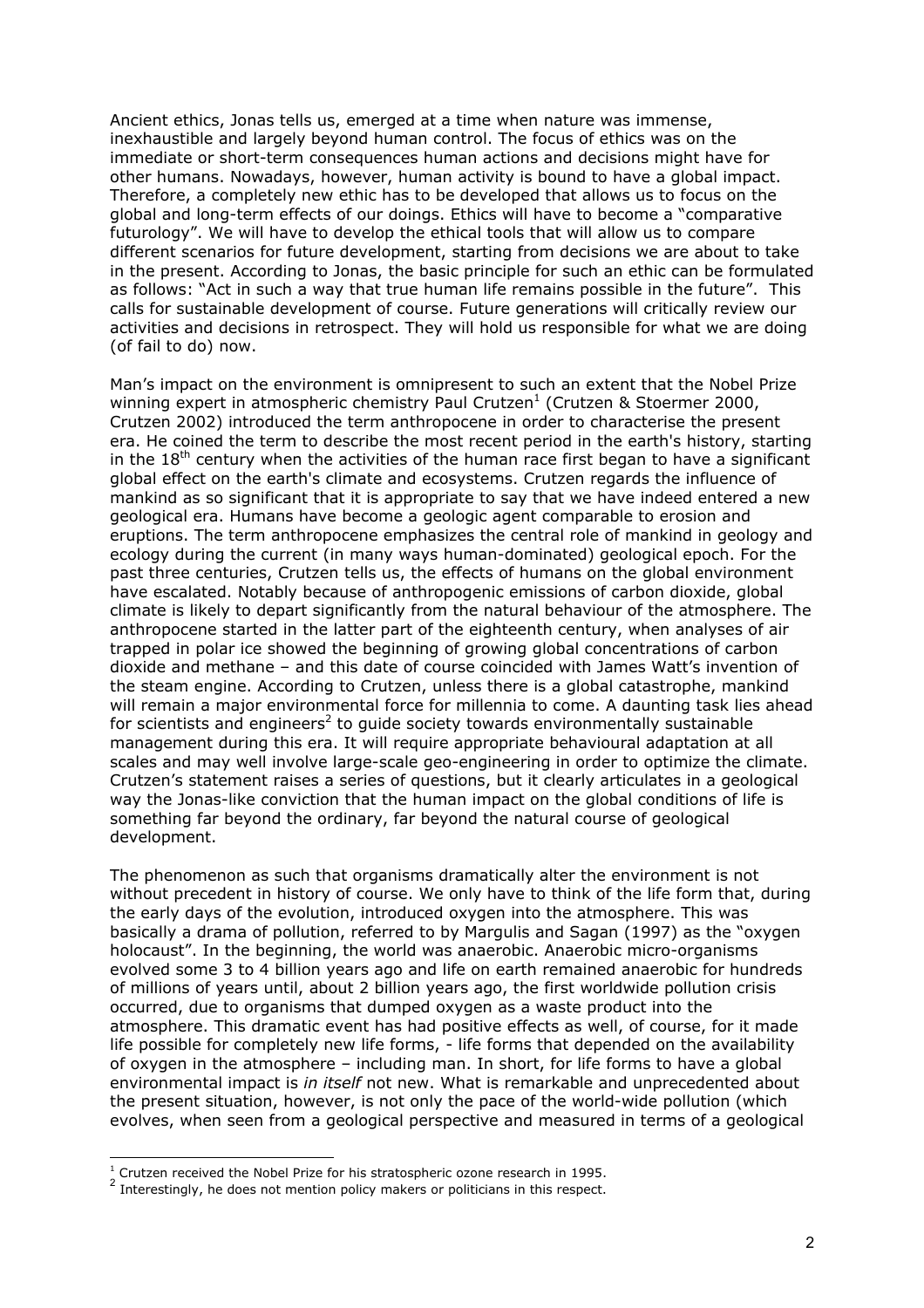time-scale, with catastrophic speed), but also the fact that we human beings happen to be an intelligent species. We know what we are doing, we can measure and determine (with astonishing precision) the impact of our activities on the global environment. And, above all, we are able, in principle at least, to critically review and, if necessary, to accommodate our behaviour, to change our style of life. And this combination is what makes the present situation really unique. Human life has a global impact. We applied science and technology to transform the earth into a global technotope that uses up the earth's supplies and gives back pollution in return. But we can also use science and technology in order to assess the level of impact we have. Comparative futurology – as a normative discipline - is an option that is really accessible to us.

From a philosophical point of view, these are important issues that need further elaboration. First of all we are confronted with an epistemological question: What to make of complicated scientific data involved? Do they contain clear messages? Next, an ethical question speaks out to us: How to take (under the present circumstances) decisions that are responsible and ethically sound, notably when seen in a broader (global) perspective? Before answering these questions it is important to realise that, in philosophical terms, the anthropocene coincides, not only with the dawning of the industrial revolution, but also with what Oswald Spengler in 1918 referred to as the point in time when the "faustian" culture, the faustian style of thought, became a large-scale civilisation. The faustian style began as a small-scale phenomenon: a scientific revolution that slowly emerged in the fourteenth century and eventually produced early modern scientific heroes like Galileï, Newton and others. During the final decades of the eighteenth century, however, this style of thought assumed world-wide proportions in the form of the industrial revolution. This revolution basically consisted in building the faustian way of looking at and interacting with the natural world into powerful technologies and machines. But what exactly did Spengler mean by faustian?

## **2. The faustian era**

According to Spengler, faustian science is driven by a will to power, a will to dominate the (natural) world. In the context of experimental research, natural phenomena are maltreated and manipulated until they finally give up their secrets. The ultimate aim, however, is not knowledge *per se*, but technological dominance. Faustian civilisation is restless, dynamic, vigorous and energetic. It strives for mobilisation and exploitation, both of natural and of human resources. It is directed towards expansion and growth and is characterised by an almost obsessive readiness to accept enormous risks. In Faustian ethics, conscience ("Gewissen") plays a crucial role. Faustian individuals are relentlessly active and willing to take dramatic decisions, but at the same time they have a strong conscience, they are tormented by a pervading sense of guilt, which sometimes may cause them to take dramatic self-corrective measures. They know that they are behaving violently. Eventually, however, a civilisation of this type cannot maintain itself, and this explains Spengler's gloomy title: *Untergang des Abendlandes*, usually translated as "decline of the West", although "collapse of the West" would perhaps be a more adequate alternative. Thus, before going into epistemological arguments over the credibility of scientific data and into the ethical arguments over our responsibilities towards future generations and non-human forms of life, I first want to gain a better understanding of the moral and epistemological profile of the kind of civilisation, the "faustian" West, that brought about the dramatic environmental dilemma we are now facing.

Basically, two kinds of stories are told about this culture, two basic scenarios have been fleshed out. On the one hand we are confronted with stories that emphasise the remarkable achievements of faustian civilisation in terms of progress. Although the faustian era did have its violent and painful moments, we are told that in the long run faustian science and technology dramatically improved the quality of human life. We have made progress in terms of virtually all the relevant criteria.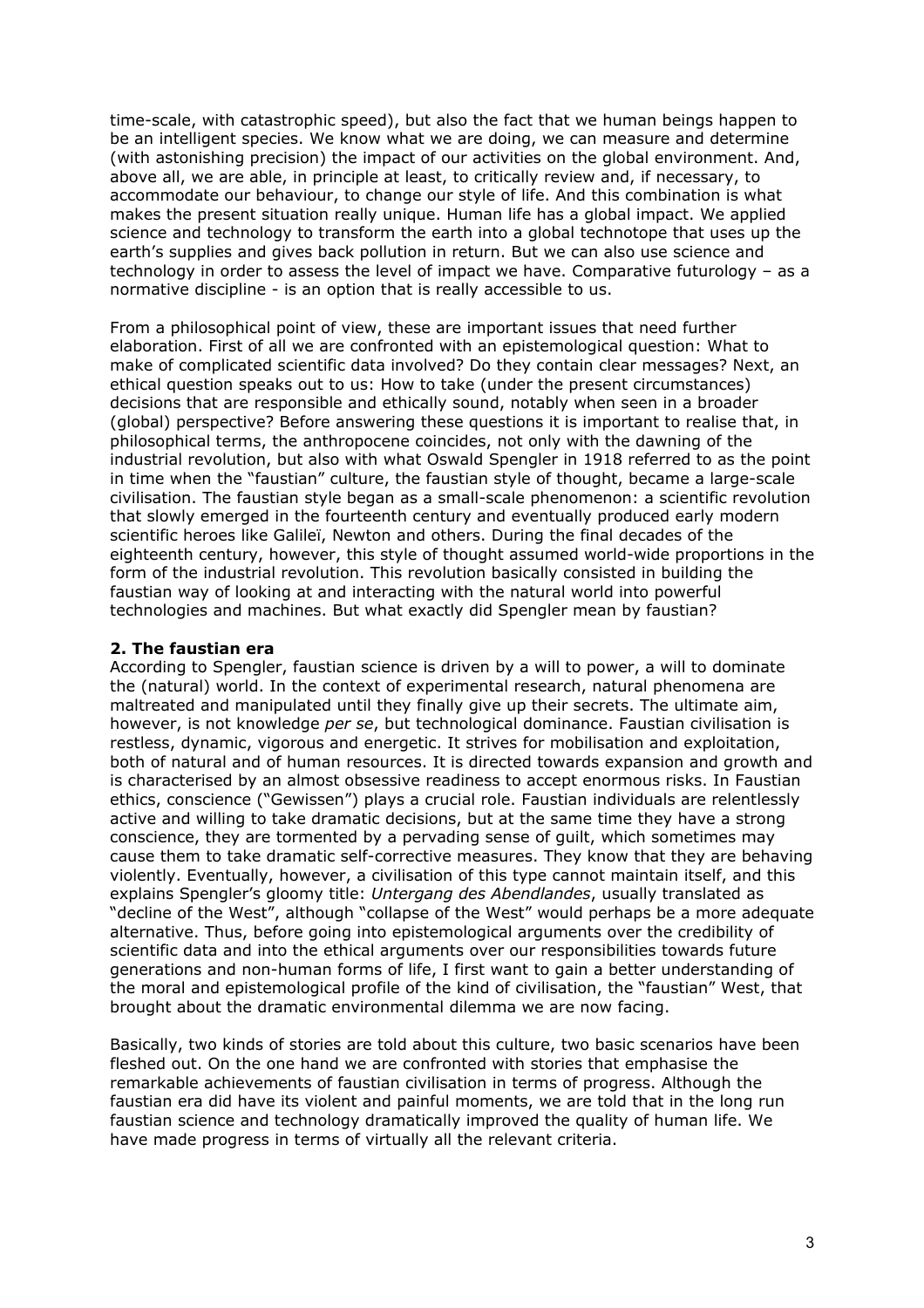Other, bleaker stories, however, try to convince us that the exact opposite is true: progress is apparent and short-dated. In reality, we are heading for disaster. In fact, two authors whose stories belong to this category have greatly influenced our image of faustian civilisation, notably of the nineteenth century, namely Marx and Malthus.

According to Karl Marx (1818 – 1883), the nineteenth century is an epoch of growing malaise, of *Verelendung*, and this notably applies to the working classes. His gloomy predictions did not come true. We now know that in the course of the nineteenth century the quality of human life and the social prospects of individuals dramatically improved, notably for those belonging to what Marx referred to as the possession-less "proletariat". If we read his book *Das Kapital* we cannot fail to notice that, although empirical data are built into his views, theory always prevails. In others word, his theory, or rather his scenario determines what data he will find usable. His use of empirical material is, to put it bluntly, extremely biased and selective. He only mentions the data that fit in, or can be interpreted in such a manner. Everything else is simply left out. The basic message is that the catastrophe, the great collapse of capitalism (as the final stage of faustian civilisation so to speak) is imminent. All progress is apparent and temporary. The story of gradual progress, used by capitalist culture in order to legitimise itself, is effectively silenced by the violent, apocalyptic message of imminent collapse.

The story told by Thomas Malthus (1766-1834) may stand as the "right-wing" counterpart of the Marxist version. Malthus introduced a crucial (mathematical) concept into the debate: the concept of exponential growth, which is still at the heart of contemporary environmental deliberation. According to Malthus, nature tends to oscillate between abundance and deprivation. In times of abundance, a particular species will tend to multiply in an exponential fashion until natural resources are used up. From then on, a period of shortage and decimation (mass starvation) will occur. Being moral subjects, however, human beings in principle have the possibility to get away from this eternally reoccurring natural catastrophe, namely by means of rigorous self-control, notably in the form of birth-control and temperance. If we are willing and able to take suitable measures we may flatten the growth curve into a more moderate, civilised pattern. Thus, we may use our resources in a more intelligent way. Technological improvements (notably of agricultural production) will do the rest. The basic moral message is: we are heading for a catastrophe, but we can (and should) do something about it.

"Marx" and "Malthus", the left-wing and right-wing version of the story, have a few things in common. They both point out that a dramatic catastrophe is imminent, but that something can be done. These stories appeal to our conscience and call upon us to take sides. These and other, more or less similar stories try to convince us that measures, if necessary of draconian, "faustian" proportions, are inevitable.

In retrospect, stories of this kind, of which countless examples can be given, are bound to make us somewhat suspicious, for two reasons. First of all, most of these stories are still extremely faustian themselves. They take for granted that we see ourselves as beings-in-control. The relationship between human beings and their environment is seen from an anthropocentric point of view, apparently beyond dispute. But at the same time it is clear that this "faustian" attitude, this faustian way of seeing things, lies at the heart of the problems we are facing. If we want to respond to the environmental crisis in a responsible manner, perhaps we should first try to reflect more critically on the way we see ourselves. If we look at contemporary environmental debates over environmental pollution and our responsibilities towards future generations from the perspective of the writings of Martin Heidegger, for example, we would notice that nature is still experienced and described by most authors as a reservoir that is to be consumed and exploited by human beings (albeit in a fair and responsible manner). Should we not rather opt for a view in which nature herself is granted a more active role, and human beings a more moderate one?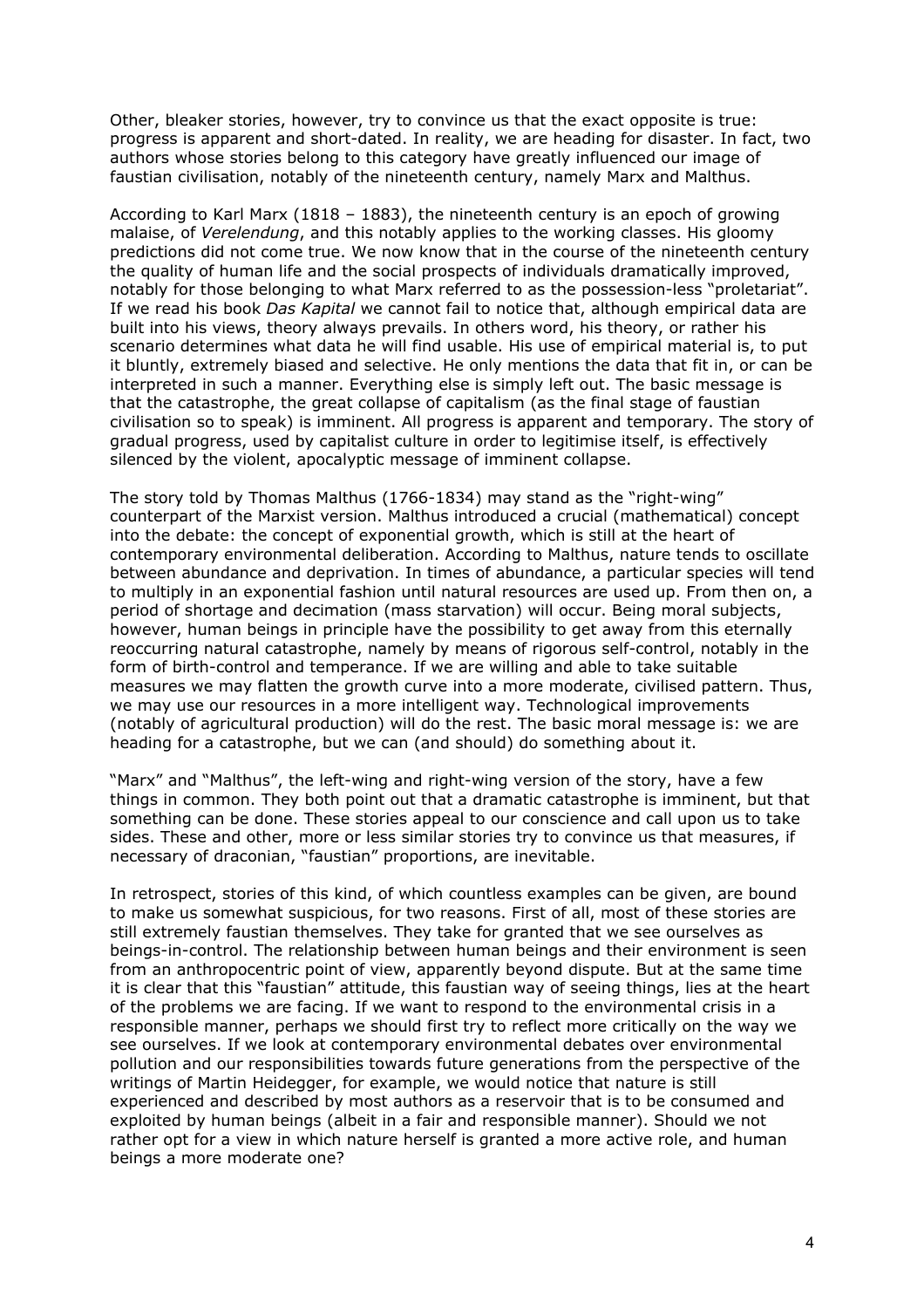Another reason why these stories tend to arouse suspicion, on my part at least, comes from the fact that they have been told so many times already. Time and again, in countless versions, we have been informed that a catastrophe is imminent. In reality, however, if we try to look more soberly at the facts, the faustian era was a time of tremendous, unprecedented increase in terms of quality of life. And even with regard to nature itself a less devastating, less alarming, more differentiated and fine-grained analysis seems both possible and preferable. It is beyond doubt that nature has been maltreated, but at the same time we are faced with examples of resilience and recovery. In many respects, while problematic forms of exploitations continue and should be addressed effectively, signs of improvement are visible as well. Yet, somehow, taking a more differentiated view seems something which is difficult to do. Whoever becomes involved in environmental debate will experience a remarkably strong, almost magnetic inclination, a tendency to repeat the alarming message - that a catastrophe is imminent. But can we still believe it when we realise that this message is perhaps as old as faustian civilisation itself? That it is, so to speak, its inevitable companion? The era of faustian civilisation started in 1789 (the year of the French Revolution) and ended in 1989 (the year of the collapse of the Berlin Wall). During these two-hundred years, the downfall of Western society has been announced in so many ways that nowadays it seems to be loosing its credibility. Would it be possible that we have entered a new, post-faustian era that calls for a post-faustian attitude towards nature, towards ourselves, for a postfaustian ethic?

### **3. The catastrophe as an archetype**

Why do we so desperately want to be convinced that we are heading for a disaster? The recently released movie *Where will you be?* is a perfect exemplification of the archetypical image of a man-induced catastrophe. The movie's basic message is that a climatologic event of apocalyptic dimensions is about to happen. It will involve floodings and dramatic fluctuations in temperature. Huge coastal cities will be devastated. It is the climate change scenario, but in a highly compressed version. Intricate debates among experts over how to interpret huge sets of complicated data related to climate change are suddenly translated into a highly effective image. This is the movie's revelatory effect. It makes visible what we, the general public, experience as both frightening and fascinating whenever the climate change issue is raised by mass media. We are on the look-out for a disaster – we expect nothing less. We focus our attention on the likelihood of dramatically exponential growth curves. We are both intrigued and disturbed by the idea that we are having such an enormous impact on the global environment.

At the same time, the film stresses that we have to be on the alert - not only for disturbing facts and findings related to climate change as such. We also have to be attentive to the way we tend to respond to this type of information. Our interpretations and perceptions are influenced by or even guided by the catastrophe-scenario, the catastrophe-archetype. This scenario involves typical expectations, typical clues and plots, typical images and events. The point is not that we should get rid of such ideas. We simply have to rely on scenarios in order to be able to understand and interact with our cultural environment in an effective manner. The important thing is, however, that we have to be aware that these scenario's are at work and that we, while processing information, remain susceptible to the preconceived framework they entail. Typical, arche-typical expectations are craving for confirmation. We all tend to think a little bit like Marx, so to speak, we tend to focus on the facts that fit in, at the expense of other data. The idea that we have become dependent, to a large extent, on an environment of our own making, on a global technotope, makes us feel uneasy in a very fundamental way. Somehow, we are convinced of the fact that this situation cannot be maintained, that this artificial, emergent world, far beyond individual control, this continuously evolving outcome of countless individual decisions and contributions, cannot last. Somehow, we are certain that our gloomy intuitions will be confirmed. And this conviction is linked to the moral intuition that something drastically needs to be done.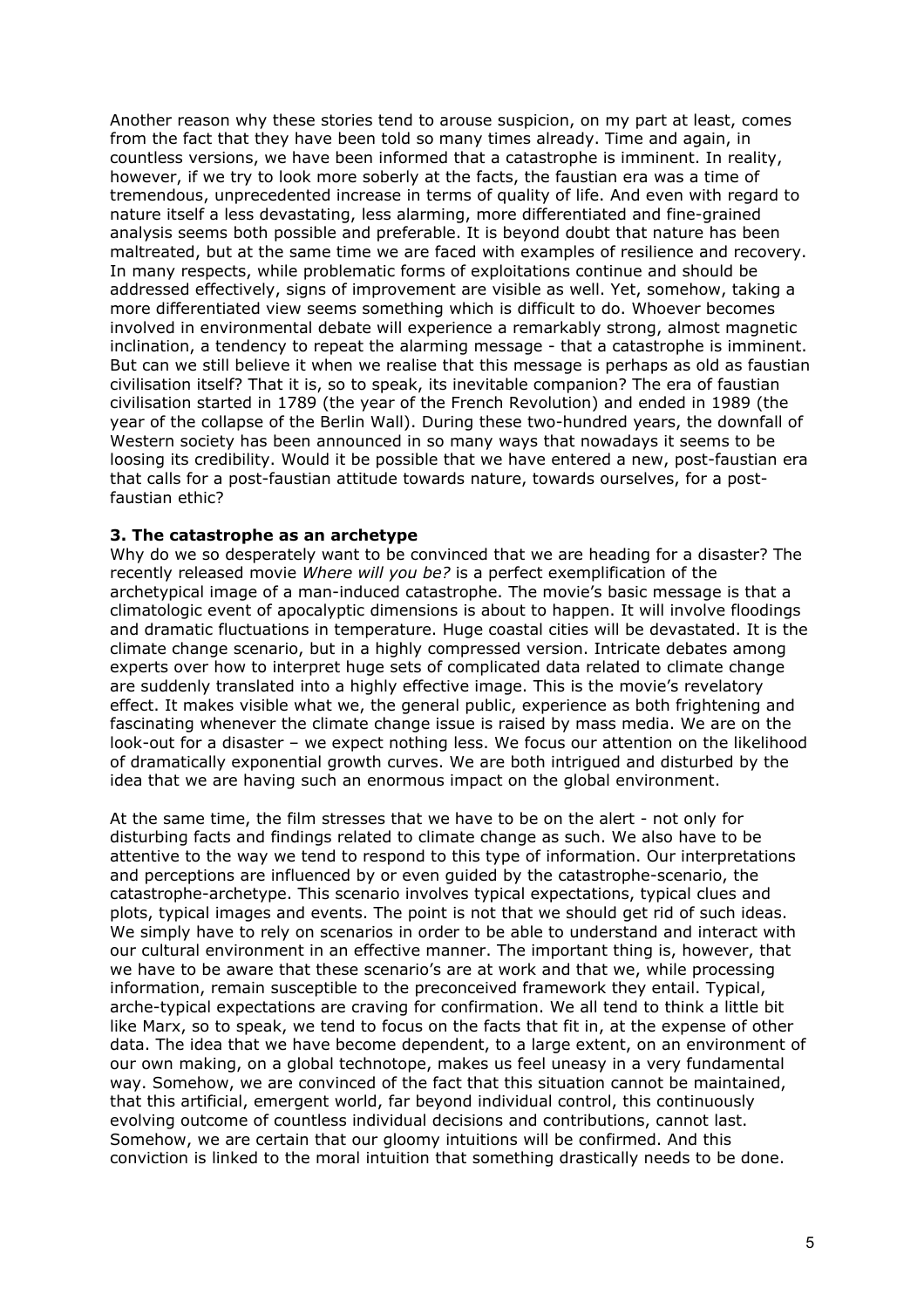The persistent image of the imminent catastrophe is not only congenial with the basic uneasiness that is an inevitable part of living in a technotope. It also confirms our "faustian" sense of responsibility and guilt. We know we have always been doing something wrong, we are convinced of that. We know that violent types of activity are at the basis of our faustian way of life. Our sense of guilt is elaborated in two directions. In the first place, it refers to nature as such, which we spoiled and maltreated in the context of industrial production. But sooner or later, future generations (the secular version of the faustian God) will pass a judgement on us, and we better prepare ourselves for that. But there is a second dimension of guilt and this dimension refers, not to those that are distant in terms of time, but to those that are distant in terms of space: the inhabitants of developing countries. This adds up to the truly faustian dilemma of how to weigh our obligations towards nature against our obligations towards the developing world. A typically faustian way of framing an environmental dilemma would run as follows: how are we to choose between endangered species and starving children? Both options presuppose that we are the beings-in-control, that we are the ones whose decisions will make the difference. Before coming back to these issues in the final section of my paper, I would now like to say something about the Kyoto declaration as such and the intellectual discussions that surround it.

## **4. The Kyoto Convention and related issues**

The Kyoto *Framework Convention on Climate Change* starts from the conviction that climate change is of common concern to mankind. It acknowledges that there are many uncertainties in the predictions of climate change and that efforts to address climate change should be based on sound scientific research and on data that are continually reevaluated. In other words, we should take heed not to give in to the catastrophe-idea too easily. Our intuitions have to be exposed to scientific check-ups time and again. Parties should promote scientific research and the development of data archives to further our understanding of climate change and they should promote the full and open exchange of relevant scientific information.

In the ethical sections it is stated that we should protect the climate system for the benefit of present and future generations of humankind. Parties (supporting countries) should take precautionary measures to minimize climate change and to *mitigate* its adverse effect. But they should also cooperate in preparing for *adaptation* to the impact of climate change. In other words, the document does not really choose between two more or less rival strategies for addressing the challenge of climate change, namely: mitigation (reducing anthropogenic emissions) versus adaptation (accepting the fact of climate change as such, while building dikes and other defences in areas at risk to forgo calamities). Finally, the parties involved should promote public awareness of what is happening.

All these considerations seem reasonable and obvious. What controversies, philosophically speaking, are involved here? It is perhaps difficult to read them in the document as such. They are bound to be veiled more or less by the "diplomatic" language used in a document that basically strives for international consensus. In order to bring these implicit controversies to the fore more clearly, I will consult two other, more provocative sources that more or less explicitly regard the Kyoto document as an important starting point for further deliberation.

I will start with a very controversial, challenging document, namely Bjorn Lomborg's *The sceptical environmentalist*, published in 2001. Unlike so many other contributions to the environmental debate, Lomborg provocatively states that things are getting better, that we are making progress, and that we are not heading for a catastrophe. In order to address environmental challenges effectively, we must not act on myths but on facts, upon sound evidence. Most of all, we should be critical towards the all pervasive "litany of our ever deteriorating environment", shaped by images and messages that confront us each day (p. 3). Lomborg believes that this image is not backed up by the available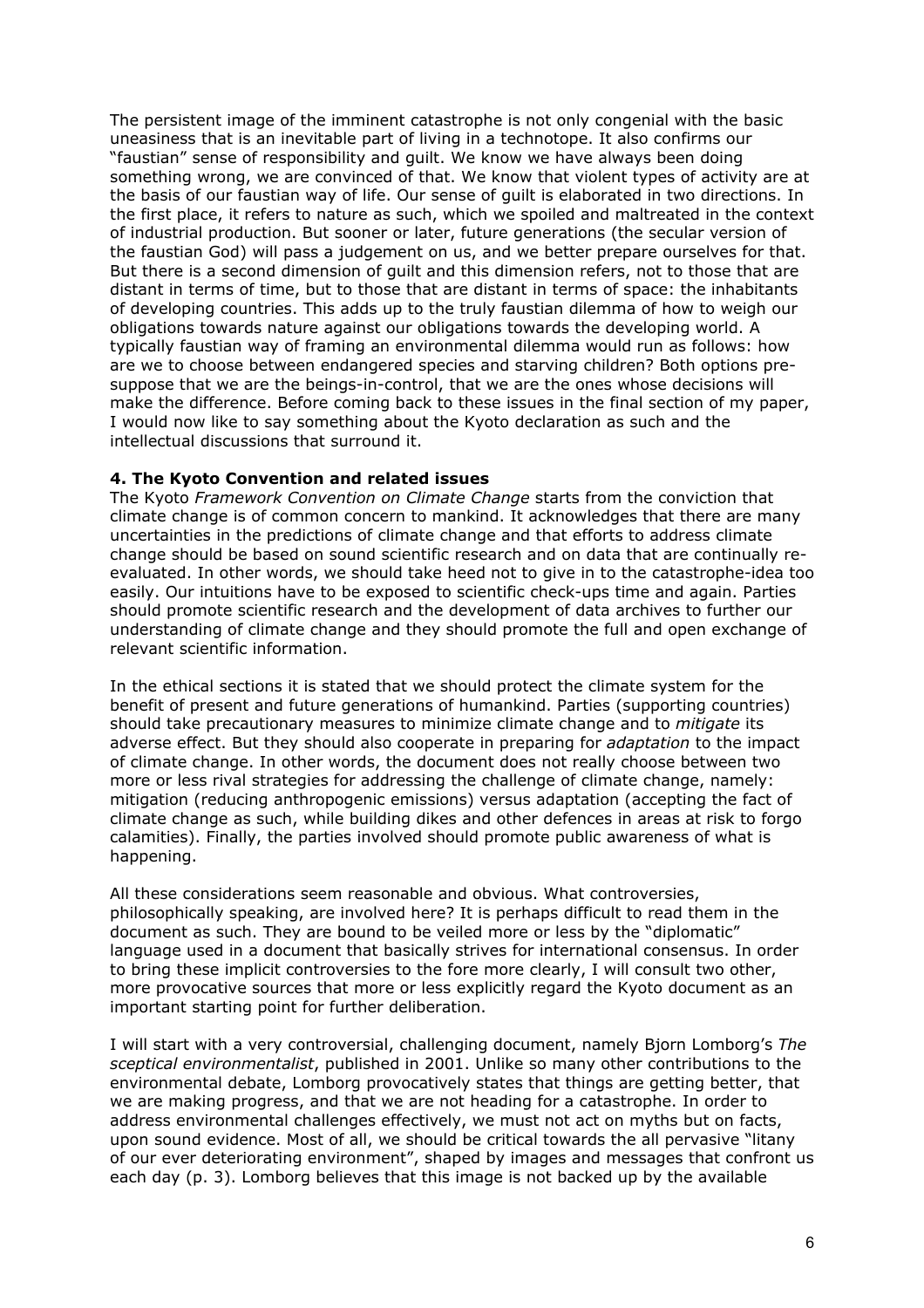evidence. Moreover, the dramatic cures proposed on the basis of this litany are likely to have an impact much worse than the current affliction. Mankind's lot has improved in terms of practically every measurable indicator, especially if we look at long-term trends. Lomborg is critical of the use of short-term fluctuations as confirmations of sweeping apocalyptic announcements. We need reliable data and sound comparisons. Lomborg points out that, in today's global environment, with its massive amounts of information available, an infinite number of stories can be told about the present situation (p. 7). The story that we are heading for a catastrophe, is too easily taken for granted, not by the experts themselves, but by the mass media and the NGOs.

According to Lomborg, the litany of our ever deteriorating environment ("Everyone knows the planet is in bad shape", etc.) is not in accordance with expert findings. It is not in keeping with reality. Most publicized fears are incorrect, he claims (p. 5), but the litany has pervaded the debate so deeply and for so long "that blatantly false claims can be made again and again without reference" (p. 12). This is not due to primary research in the environmental field, for according to Lomborg the bulk of it is competent and wellbalanced. Rather, it is due to the way environmental knowledge is *communicated*. Lomborg argues that public environmental communication taps deeply into doomsday beliefs while "propaganda" (p. 12) presented by large and influential environmental NGOs (such as Greenpeace and WWF) is too readily picked up by the media.

It goes without saying that this book has met with a storm of reactions. Some of his presuppositions are indeed controversial, such as his statement that only the prospects *for human beings* are morally relevant and that we cannot speak meaningfully about our obligations towards other life-forms ("We have no option but to use humans as our point of reference"). A more bio-centred, less anthropo-centred view would no doubt affect several of his conclusions. Whereas it is true that only human beings have the ability to enter into moral deliberations, so that anthropocentrism *in this sense* is our inevitable starting point, this does not mean that only human beings are per definition our sole concern. Too readily, however, Lomborg is depicted as someone who is environmentally incorrect in the sense that he tries to justify continuing human expansion at the expense of the environment. I rather read his book as an important contribution by an exceptionally well-documented expert who is deeply concerned about the environment, but who at the same time tries to warn us against the pitfalls of the catastrophe archetype. It may not be the best possible guide when it comes to policy building and decision making during the decades to come.

I will come back to Lomborg in the final section of my paper, but before doing so I would like to consult a second influential document, namely Peter Singer's recent book *One World* (2002). It can be regarded as an up-date of Hans Jonas' influential book *The principle of responsibility* discussed above as its basic line of thought is similar. For eons, Singer tells us, people lived in relatively small and separate worlds. But now people living on opposite sides of the world are linked in ways previously unimaginable (p. 3). The revolution has created a global audience. Therefore, we need to justify our behaviour to the whole world. Our value system evolved in circumstances in which the atmosphere, like the oceans, seemed an unlimited resource, but now conditions have changed dramatically. How can we adjust our ethics to take account of this new situation? According to Singer, how well we come through the era of globalisation (and perhaps whether we come through it at all) will depend on how we respond ethically to the idea that we live in one world (p. 13).

This seems a very convincing line of argument. Nevertheless, there are certain pages and section that make me somewhat suspicious in the light of what was said earlier. This, for example, is how the book starts:

"Consider two aspects of globalization: first, planes exploding as they slam into the World Trade Center, and second, the emission of carbon dioxide from the exhausts of utility vehicles. One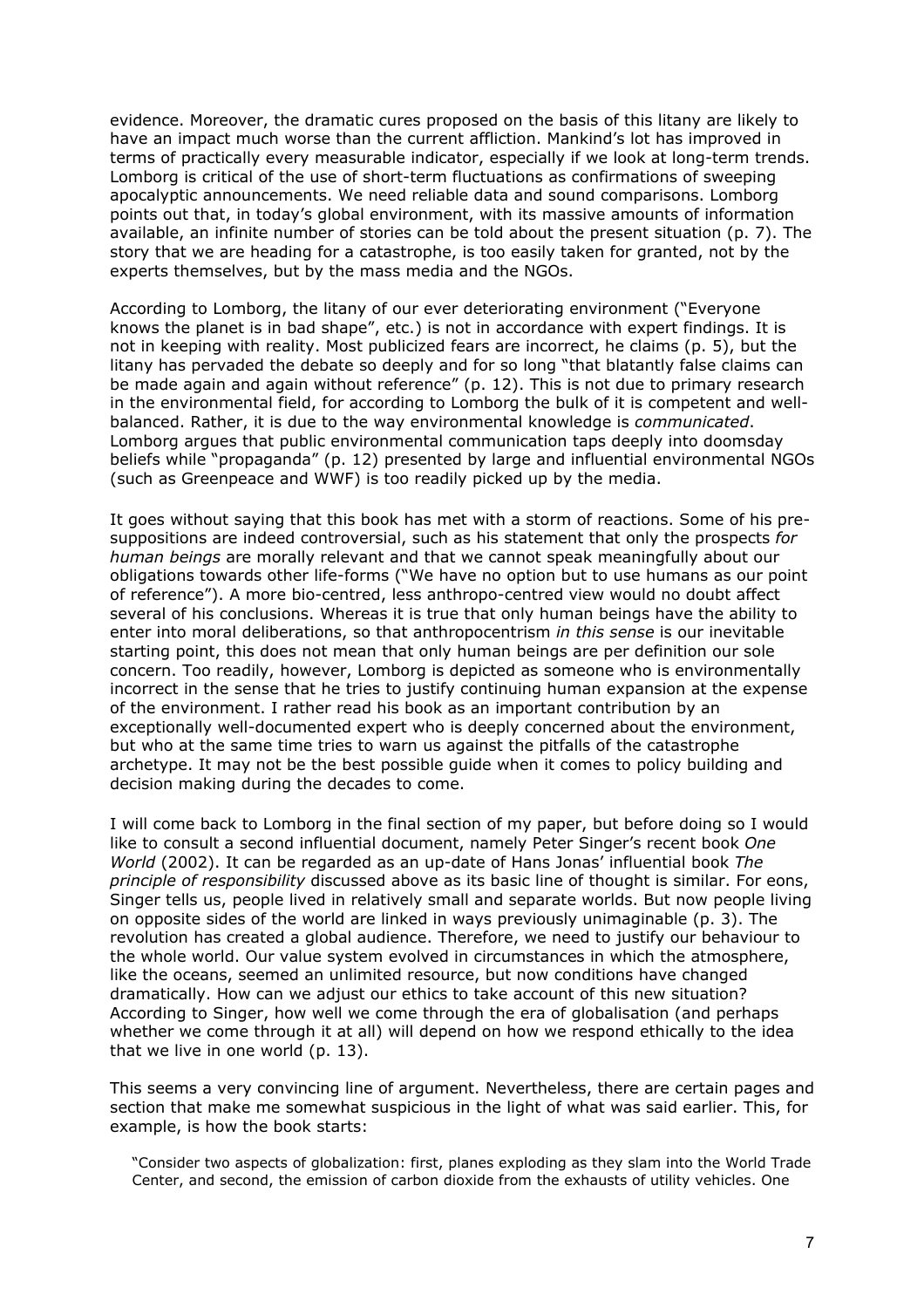brought instant death… the other makes a contribution to climate change that can be detected only by scientific instruments" (p. 1)

Although I regard Singer's book as well-informed and balanced, it is nevertheless clear that, from the very first page, the catastrophe-scenario is present. According to Singer, we are faced with a disaster, less dramatically visible perhaps that the Twin Towers disaster, and slowly evolving, but eventually its impact will be much larger. The catastrophe-scenario is presented in a rather moderate manner, not (as is the case in some other documents) in a shrill voice, but it is there all the same. We are confronted with a gloomy, apocalyptic image. Hurricanes and tropical storms will move farther away from the equator and hit large urban areas that have not been built to cope with them. Tropical diseases will start to spread. Food production will decrease, notably in sub-Saharan Africa. Sea levels will rise dramatically, coastal ecosystems will change beyond recognition and coral reefs will be destroyed. And *we* are to blame for all this. A direct appeal to our faustian sense of guilt is made when it is stated that the Western<sup>3</sup> lifestyle "may lead to the deaths of millions of people" (p. 2).

Singer's views are supported by careful research. The IPCC *Third Assessment Report* (published in 2001) is cited as having produced scientific evidence that human activities are changing the climate of our planet. As a scientific document it is open to criticism, but according to Singer it reflects a broad consensus of leading scientific opinion. It is by far the most authoritative view, he claims. I do not doubt this, and I share Singer's concerns. But still I find the script, the scenario, the images that Singer reads into his sources remarkably familiar, to an uncanny degree. And the same goes for the moral message connected with it. According to Singer, climate change has revealed bizarre new ways of killing people. "By spraying deodorant at your armpit in your New York apartment, you could … be contributing to the skin cancer death of people living in Chile". I seriously doubt whether inciting us to assume an over-sensitive hyperconscience will be a viable starting point for environmental policy.

Several times, the Kyoto declaration is discussed. According to Singer it is important not to see Kyoto as the solution, but as the first step, a necessary step. Kyoto provides a platform from which a more far-reaching and also more equitable agreement can be reached. Especially the United States serve as a target of Singer's criticism. The international effort to build a global community is hampered by the repeated failure of the United States to play its part. Until now the United States has refused to join the 178 states that have accepted the Kyoto protocol. But Singer is convinced that eventually the United States will be *shamed* into joining in.

Why does such a remark make me feel uneasy? Because I think that the appeal to the catastrophe-scenario, in connection with strong normative appeals to our sense of guilt and shame, are no longer the most effective ways of dealing with the problem of climate change and all that it might entail. The catastrophe scenario can be effective in a situation when public awareness is minimal and broad audiences must be awoken from their ethical slumber, but under the present circumstances, it is more likely to have the opposite effect: because of its doomsday tone of voice it can become paralysing. I do not think the world population will be shamed into changing its style of life. On the contrary, for millions and millions of people living conditions have dramatically improved during recent decades and large groups of people in developing countries will continue to adopt a more or less Western way of life. Our aim should not be to stop the global cultural revolution that is taking place, on normative grounds, but we rather should invest in the technologies we need to develop more sustainable ways of production as well as in technologies for geo-engineering. What we need is not a hyper-conscience, but new and sophisticated form of science and technology.

<span id="page-7-0"></span> $3$  Singer actually uses the word 'American' here.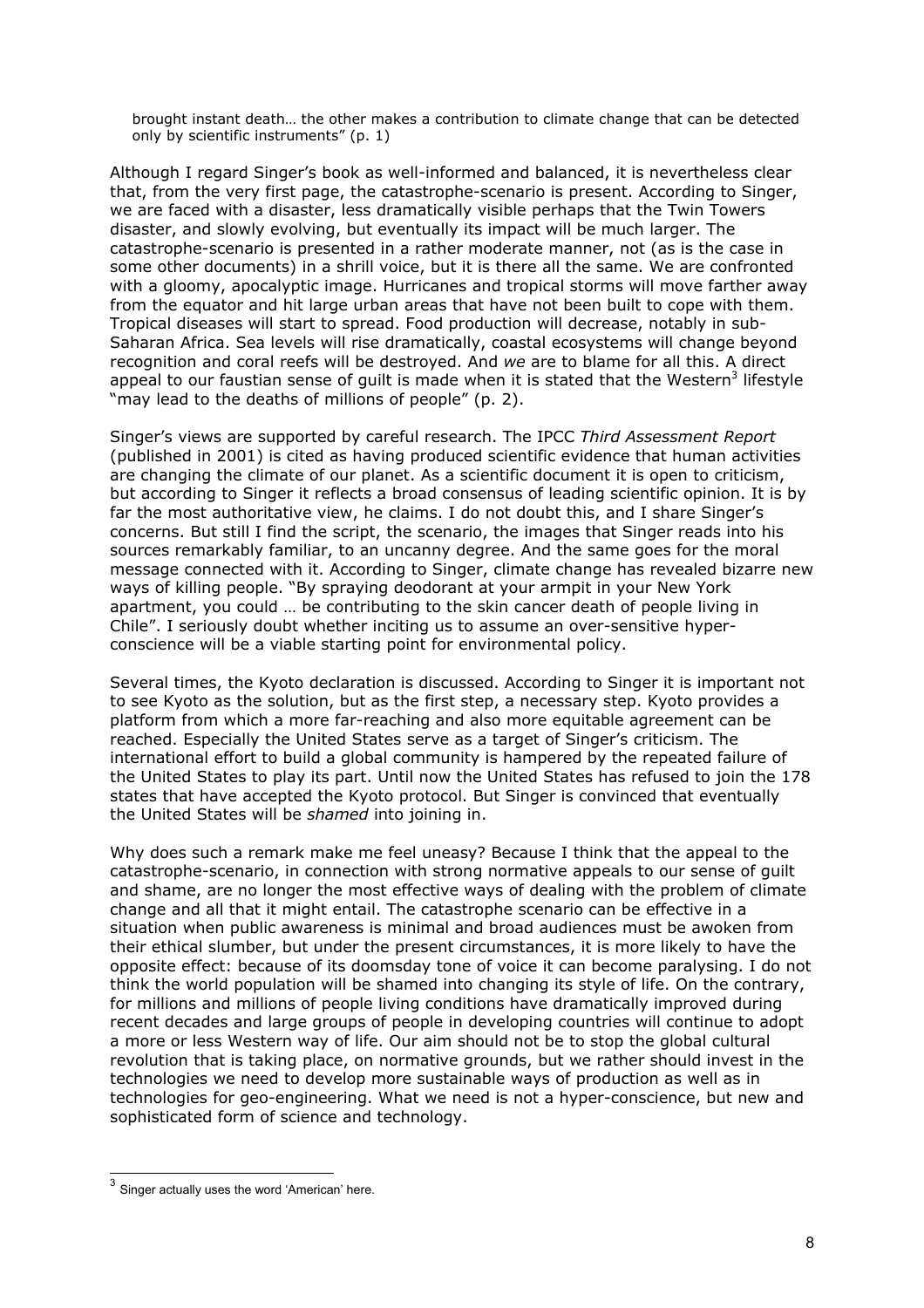#### **What is to be done?**

I agree with both Lomborg and Singer that we have to build on the best available evidence. But in order to do so, we have to free ourselves from the catastrophe scenario. Instead, we have to produce a view whose moral message is not aimed at creating global panic, but rather strives for deliberate and well-targeted action. What kind of ethos do we need? First of all, we must accept that our situation is not unequivocally catastrophic. A differentiated diagnosis that takes into account all the relevant facts, both favourable and unfavourable, is both possible and necessary. We should be more active in convincing influential actors such as the mass media and the international NGOs that scientific data should not be read with the sole purpose of finding confirmation for the idea that we are the cause of a world-wide disaster. Data should not be used in a biased and instrumental manner, as stepping stones to achieve *political* goals (a political transformation of a particular way of life). And it terms of morality, we should not focus on the faustian tendency to act out of guilt or shame. Rather, science and technology, the factors that initially caused the world-wide environmental crisis, will increasingly become the factors that will allow us to solve it. Paradoxically, we should invest in furthering scientific expansion. We need science, both to investigate and visualise the problem and to solve it.

Last but not least, we should grant nature a more active role. In the present, postfaustian era she should no longer be seen merely as a reservoir of raw materials. Until recently, we saw ourselves as engineers (the kind of engineers immortalised by writers like Jules Verne) that transformed the raw materials of nature into products that could be of use to human beings. In recent years, however, our understanding of nature has experienced a dramatic shift. Scientists in various disciplines have begun to appreciate the astonishing complexities of nature. And they have acquired the sophisticated research tools that allow them to study this complexity. In the long run, this will allow mankind to use, or rather: interact with nature in a more intelligent manner, consuming less energy and producing less waste. Nature is no longer the passive victim of the faustian engineer, but should rather be understood in terms of highly complex, adaptive systems, that can and will be used in a more sophisticated way by present and future generations, and from which a lot can still be learned. We are entering an era of green industries and bio-materials. Nature is no longer the passive victim of human decision making. Rather, what we are faced with is a complex process of co-evolution of human society and the natural environment. The global human community will not give up its aspiration towards further improvement of living conditions, but we will acquire the knowledge and tools that allow us to realise this goal in a more intelligent, more sustainable, less polluting manner.

### **References**

P.J. Crutzen, E. F. Stoermer (2000) The "Anthropocene". *Global Change Newsletter*. 41: 12-13.

P.J. Crutzen (2002) Geology of Mankind. *Nature*, 3 january 2002, Vol. 415, p. 23.

H. Jonas (1979/2003) *Das Prinzip Verantwortung. Versuch einer Ethik für die technologische Zivilisation*. Frankfurt am Main: Suhrkamp.

B. Lomborg (2001) *The sceptical environmentalist: measuring the real State of the world*. Cambridge University Press Cambridge University Press

L. Margulis, D. Sagan (1997) *Microcosmos. Four Billion Years of Microbial Evolution*. Berkeley: University of California Press.

P. Singer (2002) *One world. The ethics of globalization*. Yale University Press.